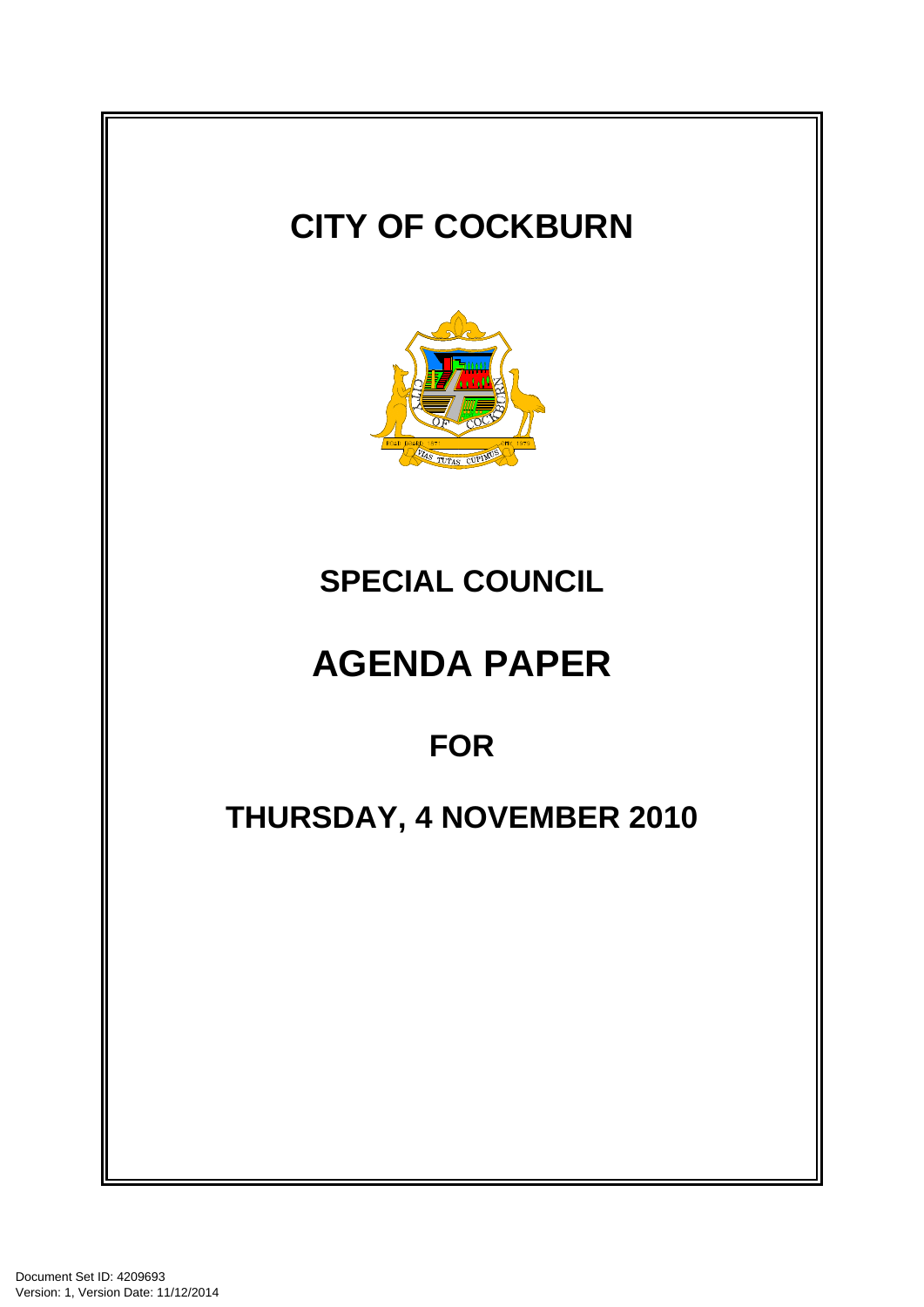# **CITY OF COCKBURN**

# **SUMMARY OF AGENDA TO BE PRESENTED TO THE SPECIAL COUNCIL MEETING TO BE HELD ON THURSDAY, 4 NOVEMBER 2010 AT 7:00 PM**

# **Page**

-

| 1.             |                                                                                                                     |                                                                                                             |
|----------------|---------------------------------------------------------------------------------------------------------------------|-------------------------------------------------------------------------------------------------------------|
| 2.             | APPOINTMENT OF PRESIDING MEMBER (IF REQUIRED)1                                                                      |                                                                                                             |
| 3.             | DISCLAIMER (TO BE READ ALOUD BY PRESIDING MEMBER)1                                                                  |                                                                                                             |
| $\mathbf{4}$ . | ACKNOWLEDGEMENT OF RECEIPT OF WRITTEN DECLARATIONS OF<br>FINANCIAL INTERESTS AND CONFLICT OF INTEREST (BY PRESIDING |                                                                                                             |
| 5.             |                                                                                                                     |                                                                                                             |
| 6.             |                                                                                                                     |                                                                                                             |
| 7 <sub>1</sub> | DECLARATION BY COUNCILLORS WHO HAVE NOT GIVEN DUE<br>CONSIDERATION TO MATTERS CONTAINED IN THE BUSINESS1            |                                                                                                             |
| 8              |                                                                                                                     |                                                                                                             |
| 9.             |                                                                                                                     |                                                                                                             |
|                | 9.1                                                                                                                 | (SCM 04/11/2010) - CITY OF COCKBURN - EXTRA-ORDINARY<br>ELECTION - CENTRAL WARD - 27 JANUARY 2011 (D GREEN) |
| 10.            | (SCM 04/11/2010) - RESOLUTION OF COMPLIANCE (SECTION 3.18(3),                                                       |                                                                                                             |
| 11.            |                                                                                                                     |                                                                                                             |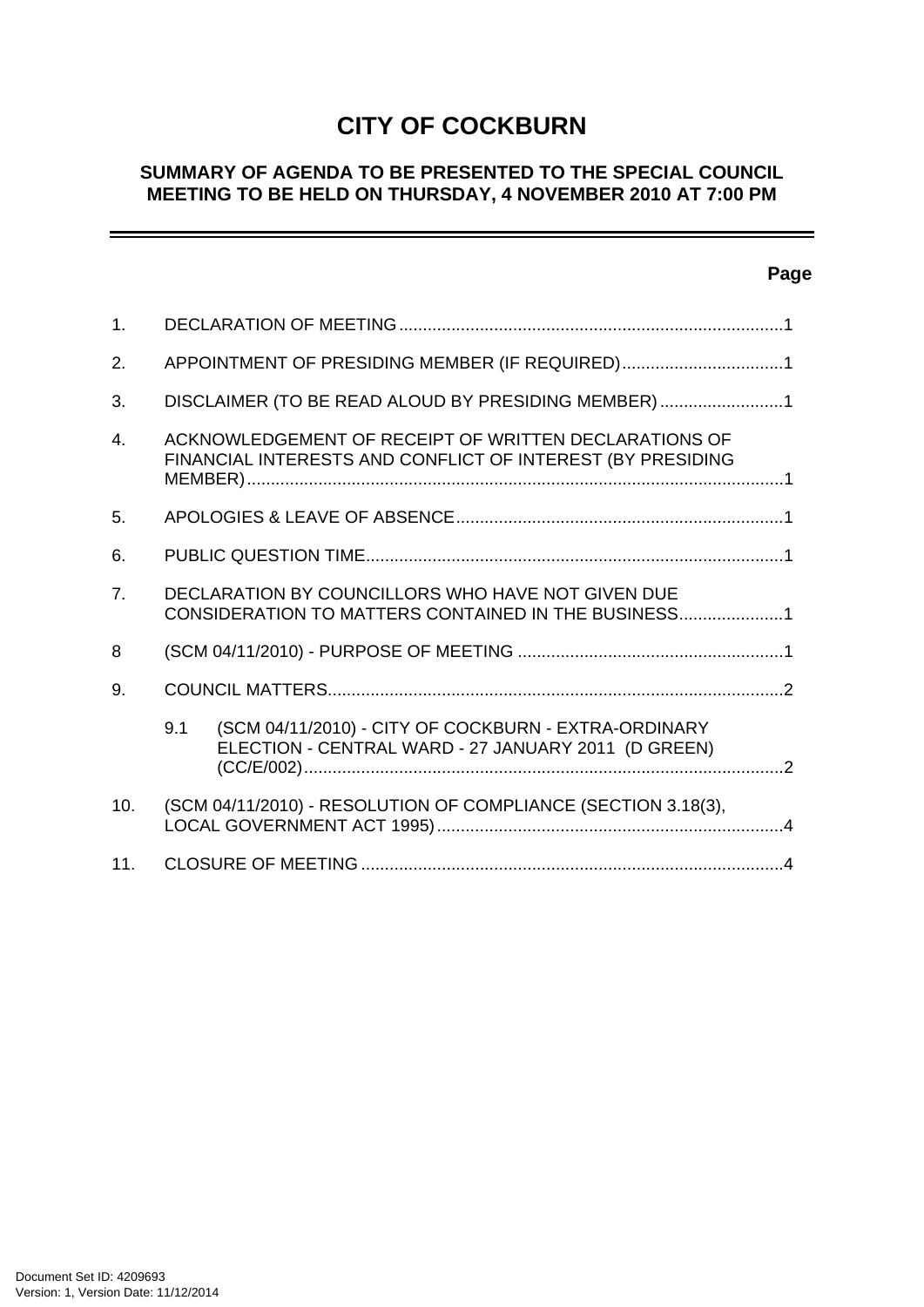# **CITY OF COCKBURN**

# <span id="page-2-0"></span>**AGENDA TO BE PRESENTED TO THE SPECIAL COUNCIL MEETING TO BE HELD ON THURSDAY, 4 NOVEMBER 2010 AT 7:00 PM**

## **1. DECLARATION OF MEETING**

## **2. APPOINTMENT OF PRESIDING MEMBER (If required)**

#### **3. DISCLAIMER (To be read aloud by Presiding Member)**

Members of the public, who attend Council Meetings, should not act immediately on anything they hear at the Meetings, without first seeking clarification of Council's position. Persons are advised to wait for written advice from the Council prior to taking action on any matter that they may have before Council.

- **4. ACKNOWLEDGEMENT OF RECEIPT OF WRITTEN DECLARATIONS OF FINANCIAL INTERESTS AND CONFLICT OF INTEREST (by Presiding Member)**
- **5. APOLOGIES & LEAVE OF ABSENCE**
- **6. PUBLIC QUESTION TIME**

## **7. DECLARATION BY COUNCILLORS WHO HAVE NOT GIVEN DUE CONSIDERATION TO MATTERS CONTAINED IN THE BUSINESS**

#### **8 (SCM 04/11/2010) - PURPOSE OF MEETING**

The purpose of the meeting is to appoint the Western Australian Electoral Commissioner to be responsible for the conduct of the extra-ordinary election to be held for the Central Ward of the City of Cockburn on 27 January 2011 and to decide to conduct the election by postal ballot.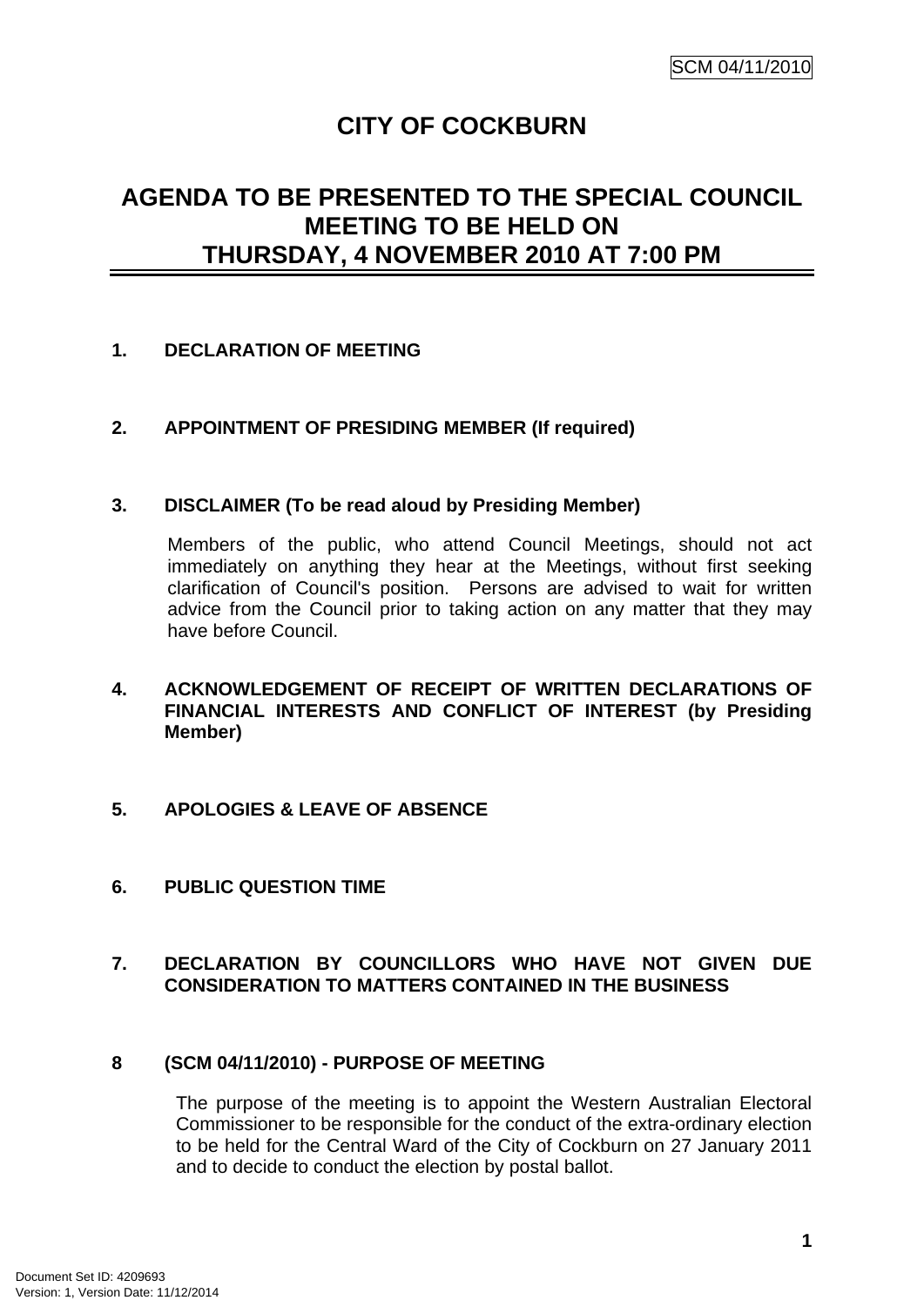### <span id="page-3-0"></span>**9. COUNCIL MATTERS**

### **9.1 (SCM 04/11/2010) - CITY OF COCKBURN - EXTRA-ORDINARY ELECTION - CENTRAL WARD - 27 JANUARY 2011 (D GREEN) (CC/E/002)**

**RECOMMENDATION** That Council:

- (1) declare, in accordance with Section 4.20(4) of the Local Government Act, 1995, the Electoral Commissioner to be responsible for the conduct of the extra-ordinary election to be held for the Central Ward of the City of Cockburn on 27 January 2011; and
- (2) decide, in accordance with Section 4.61(2) of the Local Government Act, 1995, that the method of conducting the election will be by postal ballot.

**TO BE CARRIED BY AN ABSOLUTE MAJORITY OF COUNCIL**

**COUNCIL DECISION**

# **Background**

By letter received on 14 October 2010, Clr Robyn O'Brien tendered her resignation as a Councillor for the Central Ward of the City of Cockburn, which would have expired on 19 October 2013. Subsequently, Mayor Howlett nominated 27 January 2011, as the date for the holding of an extra-ordinary election to fill the vacancy, pursuant to Section 4.9(1)(a) of the Local Government Act, 1995.

#### **Submission**

To declare the Electoral Commissioner to be responsible for the conduct of the election and decide that it be conducted as a postal election.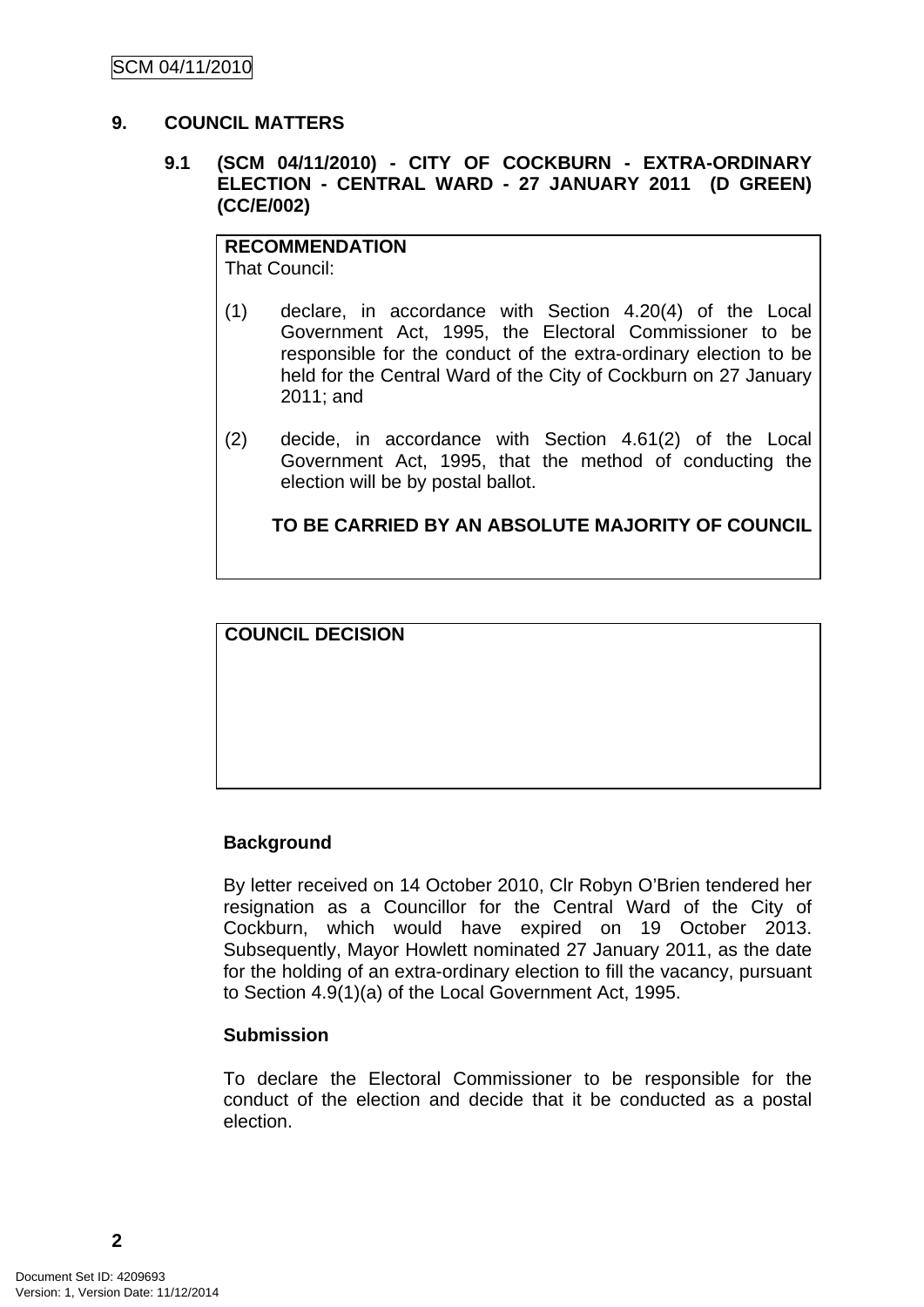## **Report**

Council considered the matter of appointing the Electoral Commissioner for the ordinary, extra-ordinary and any other polls of electors to be held in conjunction with the elections, at its October Ordinary Council Meeting as well as holding these election by postal ballot.

As the extra-ordinary vacancy created by the resignation of Clr O'Brien falls outside this timeframe, Council is required to make these declarations separately in this instance.

#### **Strategic Plan/Policy Implications**

#### **Governance Excellence**

• To conduct Council business in open public forums and to manage Council affairs by employing publicly accountable practices.

## **Budget/Financial Implications**

Approximately \$20,000 is required within the Governance (Elections) Account to cover costs associated with the election.

## **Legal Implications**

Part 4 of the Local Government Act 1995, and the Local Government (Elections) Regulations, 1997, (as amended) refer.

# **Community Consultation**

N/A

# **Attachment(s)**

N/A

# **Advice to Proponent(s)/Submissioners**

N/A

# **Implications of Section 3.18(3) Local Government Act, 1995**

Nil.